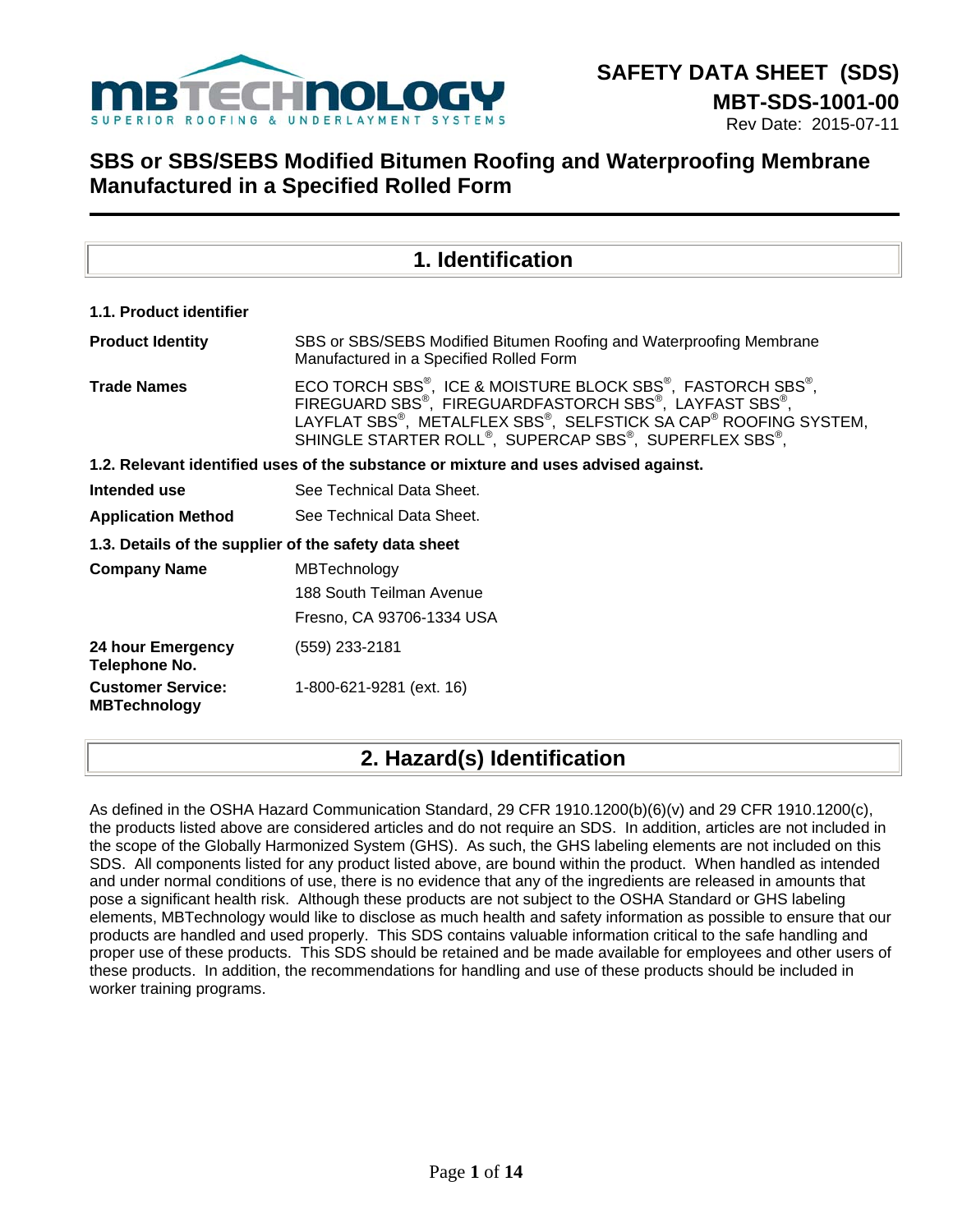

### **3. Composition/Information on Ingredients**

This product contains the following substances that present a hazard within the meaning of the relevant State and Federal Hazardous Substances regulations.

| <b>Ingredient/Chemical Designations</b>                                                                                  | Weight %    | <b>GHS Classification</b>                            | <b>Notes</b> |
|--------------------------------------------------------------------------------------------------------------------------|-------------|------------------------------------------------------|--------------|
| Asphalt (petroleum)<br><b>CAS Number:</b><br>0008052-42-4                                                                | 20 - 60     | <b>Not Classified</b>                                | $[1][2]$     |
| <b>Calcium carbonate</b><br><b>CAS Number:</b><br>0001317-65-3                                                           | $ 0 - 40$   | <b>Not Classified</b>                                | $[1][2]$     |
| Dacite Porphyry (roofing granules)<br><b>CAS Number:</b><br>Proprietary                                                  | $ 0 - 30$   | <b>Not Classified</b>                                | [1]          |
| Quartz (sand)<br><b>CAS Number:</b><br>0014808-60-7                                                                      | $ 0 - 10$   | Acute Tox. 4:H332<br>STOT RE 2;H373<br>Carc. 1A;H350 | $[1][2]$     |
| Copper, CU (solid, foil)<br><b>CAS Number:</b><br>0007440-50-8                                                           | $ 0 - 12 $  | <b>Not Classified</b>                                | $[1][2]$     |
| Styrene-Butadiene (component of SBS polymer)<br><b>CAS Number:</b><br>0009003-55-8                                       | $1.0 - 10$  | Skin Sens. 1;H317                                    | $[1]$        |
| Glass oxide, glass (component of FG reinforcement)<br><b>CAS Number:</b><br>0065997-17-3                                 | $ 0 - 6 $   | Eye Irrit. 2; H319<br>Skin Sens. 1;H317              | $[1]$        |
| BENZENE, ETHENYL-, POLYMER WITH 1,3-BUTADIENE,<br><b>HYD (SEBS polymer)</b><br><b>CAS Number:</b><br>0066070-58-4        | $ 0 - 5 $   | <b>Aquatic Chronic 4:H413</b>                        | $[1]$        |
| Extracts (petroleum), heavy naphthenic distillate solvent<br><b>CAS Number:</b><br>0064742-11-6                          | $ 0 - 5 $   | Carc. 1B;H350                                        | $\vert$ [1]  |
| Distillates (petroleum), chemically neutralized heavy<br>naphthenic<br><b>CAS Number:</b><br>0064742-34-3                | $ 0 - 5 $   | Carc. 1A;H350                                        | $[1]$        |
| Polyethylene terephthalate (component of Polyester<br>reinforcement)<br><b>CAS Number:</b><br>0025038-59-9               | $ 0 - 6 $   | <b>Not Classified</b>                                | [1]          |
| Aluminum, AL (solid, foil)<br><b>CAS Number:</b><br>0007429-90-5                                                         | $ 0 - 4 $   | <b>Not Classified</b>                                | [1][2]       |
| $\vert$ BICYCLO[2.2.1]HEPT-2-ENE, 5-ETHYLIDENE-, POLYMER $\vert\vert$ 0 – 1.0<br>W<br><b>CAS Number:</b><br>0025038-36-2 |             | <b>Not Classified</b>                                | $[1]$        |
| Carbon black (colorant used in recycled tire rubber)<br><b>CAS Number:</b><br>0001333-86-4                               | $ 0 - 1.0 $ | <b>Not Classified</b>                                | [1][2]       |
| Polyisoprene latex (natural rubber in recycled tire rubber) 0 - 7<br><b>CAS Number:</b><br>0009006-04-6                  |             | Resp. Sens. 1;H334<br>Skin Sens. 1;H317              | $[1]$        |

In accordance with paragraph (i) of §1910.1200, the specific chemical identity and/or exact percentage (concentration) of composition has been withheld as a trade secret.

[1] Substance classified with a health or environmental hazard.

[2] Substance with a workplace exposure limit.

[3] PBT-substance or vPvB-substance.

The full texts of the phrases are shown in Section 16.

NOTE: Products may not include every ingredient listed. Asbestos is not used as a raw ingredient in the manufacture of any MBT product. MBT's products are asbestos free.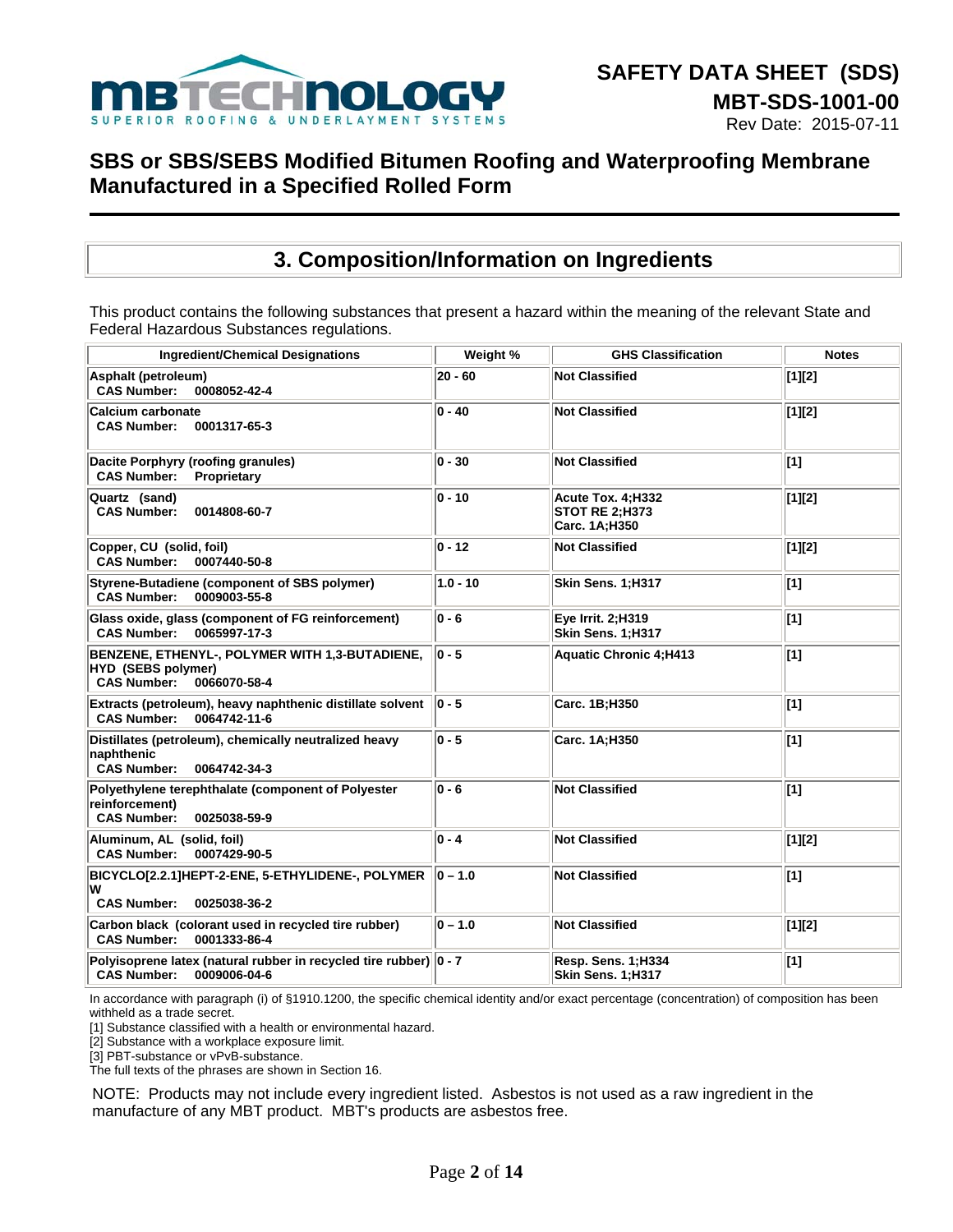

### Rev Date: 2015-07-11

| <b>4. First Aid Measures</b> |                                                                                                                                                                                                                                                                                                                                                                                                                                                                                                      |  |  |  |  |
|------------------------------|------------------------------------------------------------------------------------------------------------------------------------------------------------------------------------------------------------------------------------------------------------------------------------------------------------------------------------------------------------------------------------------------------------------------------------------------------------------------------------------------------|--|--|--|--|
|                              |                                                                                                                                                                                                                                                                                                                                                                                                                                                                                                      |  |  |  |  |
|                              | 4.1. Description of first aid measures                                                                                                                                                                                                                                                                                                                                                                                                                                                               |  |  |  |  |
| General                      | Substances released from this product during cutting or heating may be irritating, but are<br>not expected to produce any lasting health effects from acute exposure. Treatment should<br>be directed toward removing the source of irritation with symptomatic treatment as<br>necessary. If ingested, perform in accordance with procedures for ingestion of petroleum<br>products.                                                                                                                |  |  |  |  |
| <b>Inhalation</b>            | Remove immediately to fresh air. Drink water to clear throat. If not breathing, give artificial<br>respiration. If breathing is difficult, give oxygen. Call a physician.                                                                                                                                                                                                                                                                                                                            |  |  |  |  |
| <b>Eyes</b>                  | Irrigate copiously with clean water for at least 15 minutes, holding the eyelids apart and<br>seek medical attention.                                                                                                                                                                                                                                                                                                                                                                                |  |  |  |  |
| <b>Skin</b>                  | Contact with dust - Wash gently with warm water and soap to remove.<br>Contact with hot/molten material - Do not attempt to remove material from affected area.<br>Flush skin with large amounts of cold water, pack with ice and seek medical attention. Use<br>olive or vegetable oil to remove the cooled material from the skin.                                                                                                                                                                 |  |  |  |  |
| Ingestion                    | Not intended to be ingested. If ingested DO NOT INDUCE VOMITING. Give water or clear<br>liquids and seek medical attention.                                                                                                                                                                                                                                                                                                                                                                          |  |  |  |  |
|                              | 4.2. Most important symptoms and effects, both acute and delayed                                                                                                                                                                                                                                                                                                                                                                                                                                     |  |  |  |  |
| <b>Overview</b>              | Under normal conditions of use and handling, this product is not expected to create any<br>health or safety hazards. Vapors generated during installation may cause irritation of eyes,<br>nose, throat and respiratory tract.                                                                                                                                                                                                                                                                       |  |  |  |  |
|                              | Skin Contact: May cause skin irritation. Contact with hot or molten material can cause<br>thermal burns.                                                                                                                                                                                                                                                                                                                                                                                             |  |  |  |  |
|                              | Eye Contact: Overexposure to product vapor/fumes/dust during installation may cause<br>irritation and/or redness. Contact with hot or molten material can cause thermal burns.<br>Inhalation: Overexposure to product vapor/fumes/dust during installation may cause<br>irritation of upper respiratory tract, coughing, headaches, nausea and/or dizziness.<br>Ingestion: Not intended to be ingested. If ingested, it may cause temporary irritation to the<br>gastrointestinal (digestive) tract. |  |  |  |  |
|                              | Possible cancer hazard. Contains an ingredient which may cause cancer based on animal<br>data (See Section 3 and Section 15 for each ingredient). Risk of cancer depends on<br>duration and level of exposure.                                                                                                                                                                                                                                                                                       |  |  |  |  |
| <b>Inhalation</b>            | May cause allergy or asthma symptoms of breathing difficulties if inhaled.                                                                                                                                                                                                                                                                                                                                                                                                                           |  |  |  |  |
| Skin                         | May cause an allergic skin reaction.                                                                                                                                                                                                                                                                                                                                                                                                                                                                 |  |  |  |  |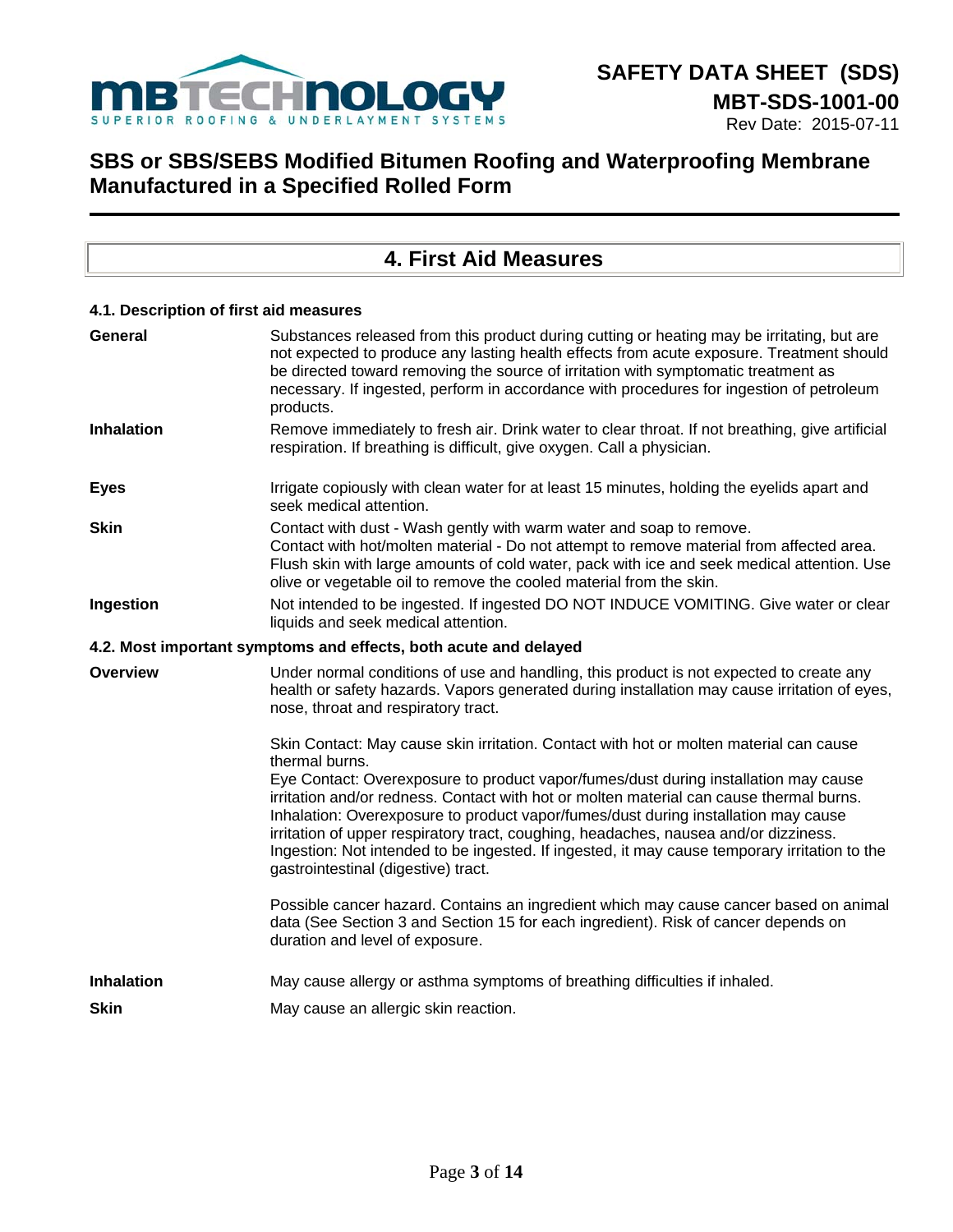

## **5. Fire-Fighting Measures**

### **5.1. Extinguishing media**

Water/fog, carbon dioxide (CO2), foam, dry chemical, sand or steam.

#### **5.2. Special hazards arising from the substance or mixture**

Hazardous decomposition: Material does not decompose under normal conditions of use. Upon heating or burning, the material may decompose. The decomposition products from this material are those that would be expected from any organic (carbon-containing) material. These decomposition products may include dense smoke, carbon monoxide, carbon dioxide, oxides of nitrogen, phosphorous and sulfur, carbon particles and hydrocarbons.

Avoid breathing dust / fume / gas / mist / vapors / spray.

Do not get in eyes, on skin, or on clothing.

### **5.3. Advice for fire-fighters**

At elevated temperatures, product may generate vapors that can form flammable/explosive mixtures in the presence of air and a source of ignition. Hot/molten product at elevated temperatures will sustain combustion. Burning of this material will produce thick black smoke. Irritating and/or toxic gases including carbon monoxide, carbon dioxide, oxides of nitrogen, phosphorous and sulfur may be generated by thermal decomposition or combustion.

Fire fighters should wear full protective clothing including self contained breathing apparatus. Normal fire fighting procedures should be followed to avoid inhalation of smoke and gases.

#### **ERG Guide No.**

### **6. Accidental Release Measures**

#### **6.1. Personal precautions, protective equipment and emergency procedures**

Put on appropriate personal protective equipment (see section 8).

#### **6.2. Environmental precautions**

Do not allow spills to enter drains or waterways.

#### **6.3. Methods and material for containment and cleaning up**

Material is not normally involved in a spill/release scenario. If during installation, hot material is released, allow enough time for it to cool completely. Use of water spray will aid in solidifying molten material. Remove solid/cool material for disposal. Avoid sources of ignition. Ventilate the area if release occurs indoors. Scrap/remnant pieces cut off should be picked up and disposed of. If sweeping is necessary, use a dust suppressant.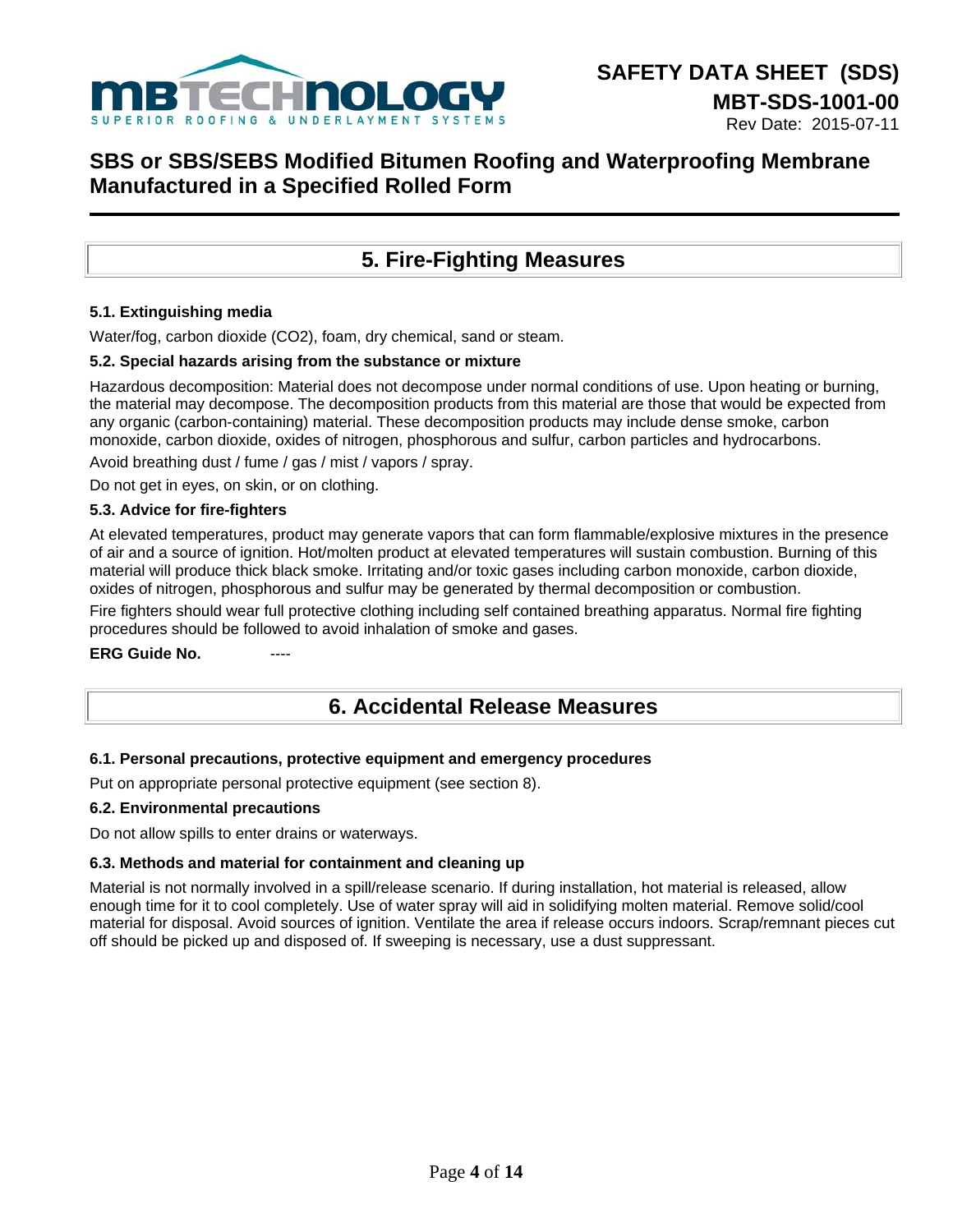

## **7. Handling and Storage**

### **7.1. Precautions for safe handling**

Always wear recommended personal protective equipment. In its intended state, product is in roll form and weight of rolls should be considered before lifting. Must be applied by qualified applicators who have received training relative to protection against accidents caused by use of combustible materials.

### **7.2. Conditions for safe storage, including any incompatibilities**

Handle containers carefully to prevent damage and spillage.

Incompatible materials: Avoid contact with strong oxidizing agents, strong acids & alkalines, strong basis and organic solvents and greasy substances.

Primary storage instructions are labeled on the product and are to be followed. Material should be stored ON END, in a cool, dry, well ventilated area and protected from the elements. Material should be stored away from sources of excessive heat, flame or source of ignition. Store in an area where the temperatures are above 50°F but below 90°F Do not remove labels or protective coating until ready for application or use.

### **7.3. Specific end use(s)**

No data available.

# **8. Exposure Controls and Personal Protection**

### **8.1. Control parameters**

#### **Exposure**

| CAS No.      | Ingredient        | <b>Source</b> | Value                                                                                              |  |  |
|--------------|-------------------|---------------|----------------------------------------------------------------------------------------------------|--|--|
| 0001317-65-3 | Calcium carbonate | <b>OSHA</b>   | TWA 15 mg/m3 (total) TWA 5 mg/m3 (resp)                                                            |  |  |
|              |                   | ACGIH         | TWA: 10 mg/m3 Ceiling: 20 mg/m3                                                                    |  |  |
|              |                   | NIOSH         | TWA 10 mg/m3 (total) TWA 5 mg/m3 (resp)                                                            |  |  |
|              |                   | Supplier      | No Established Limit                                                                               |  |  |
| 0001333-86-4 | Carbon black      | <b>OSHA</b>   | TWA 3.5 mg/m3                                                                                      |  |  |
|              |                   | <b>ACGIH</b>  | TWA: 3 mg/m32B, Revised 2011,                                                                      |  |  |
|              |                   | <b>NIOSH</b>  | TWA 3.5 mg/m3 Ca TWA 0.1 mg PAHs/m3 [in presence of polycyclic<br>aromatic hydrocarbons (PAHs)]    |  |  |
|              |                   | Supplier      | No Established Limit                                                                               |  |  |
| 0007429-90-5 | Aluminum (Al)     | <b>OSHA</b>   | TWA 15 mg/m3 (total) TWA 5 mg/m3 (resp)                                                            |  |  |
|              |                   | <b>ACGIH</b>  | TWA: 1.o mg/m3Revised 2008,                                                                        |  |  |
|              |                   | <b>NIOSH</b>  | TWA 10 mg/m3 (total) TWA 5 mg/m3 (resp)                                                            |  |  |
|              |                   | Supplier      | No Established Limit                                                                               |  |  |
| 0007440-50-8 | Copper            | <b>OSHA</b>   | TWA 1 mg/m3 [*Note: The PEL also applies to other copper<br>compounds (as Cu) except copper fume.] |  |  |
|              |                   | ACGIH         | TWA: $0.2 \text{ mg/m}$ 3 (fume) 1 mg/m3 (dusts and mists)                                         |  |  |
|              |                   | NIOSH         | TWA 1 mg/m3 [*Note: The REL also applies to other copper<br>compounds (as Cu) except Copper fume.] |  |  |
|              |                   | Supplier      | No Established Limit                                                                               |  |  |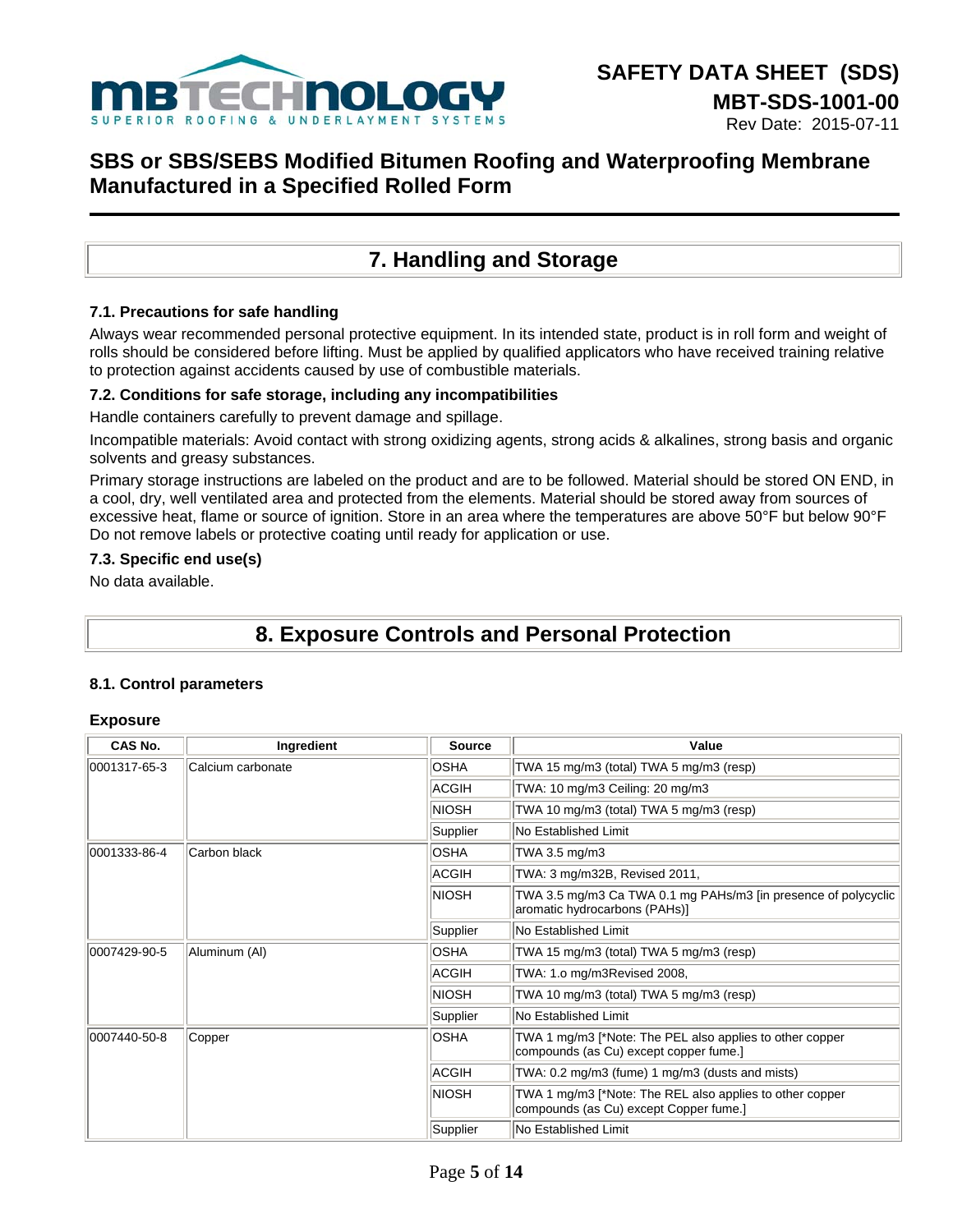

| 0008052-42-4 | Asphalt (petroleum)                                    | OSHA         | No Established Limit                                                                                                                                |  |  |  |
|--------------|--------------------------------------------------------|--------------|-----------------------------------------------------------------------------------------------------------------------------------------------------|--|--|--|
|              |                                                        | ACGIH        | TWA: 0.5 mg/m32B                                                                                                                                    |  |  |  |
|              |                                                        | INIOSH       | Ca C 5 mg/m3 [15-minute]                                                                                                                            |  |  |  |
|              |                                                        | Supplier     | No Established Limit                                                                                                                                |  |  |  |
| 0009003-55-8 | Styrene-Butadiene polymer                              | OSHA         | <b>No Established Limit</b>                                                                                                                         |  |  |  |
|              |                                                        | <b>ACGIH</b> | No Established Limit                                                                                                                                |  |  |  |
|              |                                                        | NIOSH        | No Established Limit                                                                                                                                |  |  |  |
|              |                                                        | Supplier     | No Established Limit                                                                                                                                |  |  |  |
| 0009006-04-6 | Polyisoprene latex                                     | OSHA         | No Established Limit                                                                                                                                |  |  |  |
|              |                                                        | ACGIH        | TWA: 0.001 mg/m3Skin, S Revised 2004; 2008; 2010,                                                                                                   |  |  |  |
|              |                                                        | NIOSH        | No Established Limit                                                                                                                                |  |  |  |
|              |                                                        | Supplier     | <b>No Established Limit</b>                                                                                                                         |  |  |  |
| 0014808-60-7 | Quartz                                                 | OSHA         | No Established Limit                                                                                                                                |  |  |  |
|              |                                                        | ACGIH        | TWA: 0.025 mg/m3A1, 1                                                                                                                               |  |  |  |
|              |                                                        | NIOSH        | 0.05 mg/m3 TWA (respirable)                                                                                                                         |  |  |  |
|              |                                                        | Supplier     | No Established Limit                                                                                                                                |  |  |  |
| 0025038-36-2 | BICYCLO[2.2.1]HEPT-2-ENE, 5-<br>ETHYLIDENE-, POLYMER W | OSHA         | <b>No Established Limit</b>                                                                                                                         |  |  |  |
|              |                                                        | ACGIH        | No Established Limit                                                                                                                                |  |  |  |
|              |                                                        | NIOSH        | No Established Limit                                                                                                                                |  |  |  |
|              |                                                        | Supplier     | No Established Limit                                                                                                                                |  |  |  |
| 0025038-59-9 | Polyethylene terephthalate                             | <b>OSHA</b>  | Particulates (not otherwise regulated): TWA 15 mg/m2, total dust<br>TWA tmg/m3. respirable dust                                                     |  |  |  |
|              |                                                        | <b>ACGIH</b> | Guideline for particles (insoluble or poorly soluble, not otherwise<br>specified): TWA 10 mg/m3 inhalable particles; TWA: 3mg/m3<br>respirable dust |  |  |  |
|              |                                                        | NIOSH        | No Established Limit                                                                                                                                |  |  |  |
|              |                                                        | Supplier     | No Established Limit                                                                                                                                |  |  |  |
| 0064742-11-6 | Extracts (petroleum), heavy naphthenic                 | OSHA         | No Established Limit                                                                                                                                |  |  |  |
|              | distillate solvent                                     | ACGIH        | No Established Limit                                                                                                                                |  |  |  |
|              |                                                        | NIOSH        | No Established Limit                                                                                                                                |  |  |  |
|              |                                                        | Supplier     | No Established Limit                                                                                                                                |  |  |  |
| 0064742-34-3 | Distillates (petroleum), chemically                    | OSHA         | No Established Limit                                                                                                                                |  |  |  |
|              | neutralized heavy naphthenic                           | <b>ACGIH</b> | No Established Limit                                                                                                                                |  |  |  |
|              |                                                        | NIOSH        | No Established Limit                                                                                                                                |  |  |  |
|              |                                                        | Supplier     | No Established Limit                                                                                                                                |  |  |  |
| 0065997-17-3 | Glass oxide, glass                                     | OSHA         | 15 mg/m3 (as nuisance dust)5 mg/m3 (respirable fraction)                                                                                            |  |  |  |
|              |                                                        | ACGIH        | 10 mg/m3 (as nuisance dust)5 mg/m3 (respirable fraction)                                                                                            |  |  |  |
|              |                                                        | NIOSH        | No Established Limit                                                                                                                                |  |  |  |
|              |                                                        | Supplier     | No Established Limit                                                                                                                                |  |  |  |
|              |                                                        |              |                                                                                                                                                     |  |  |  |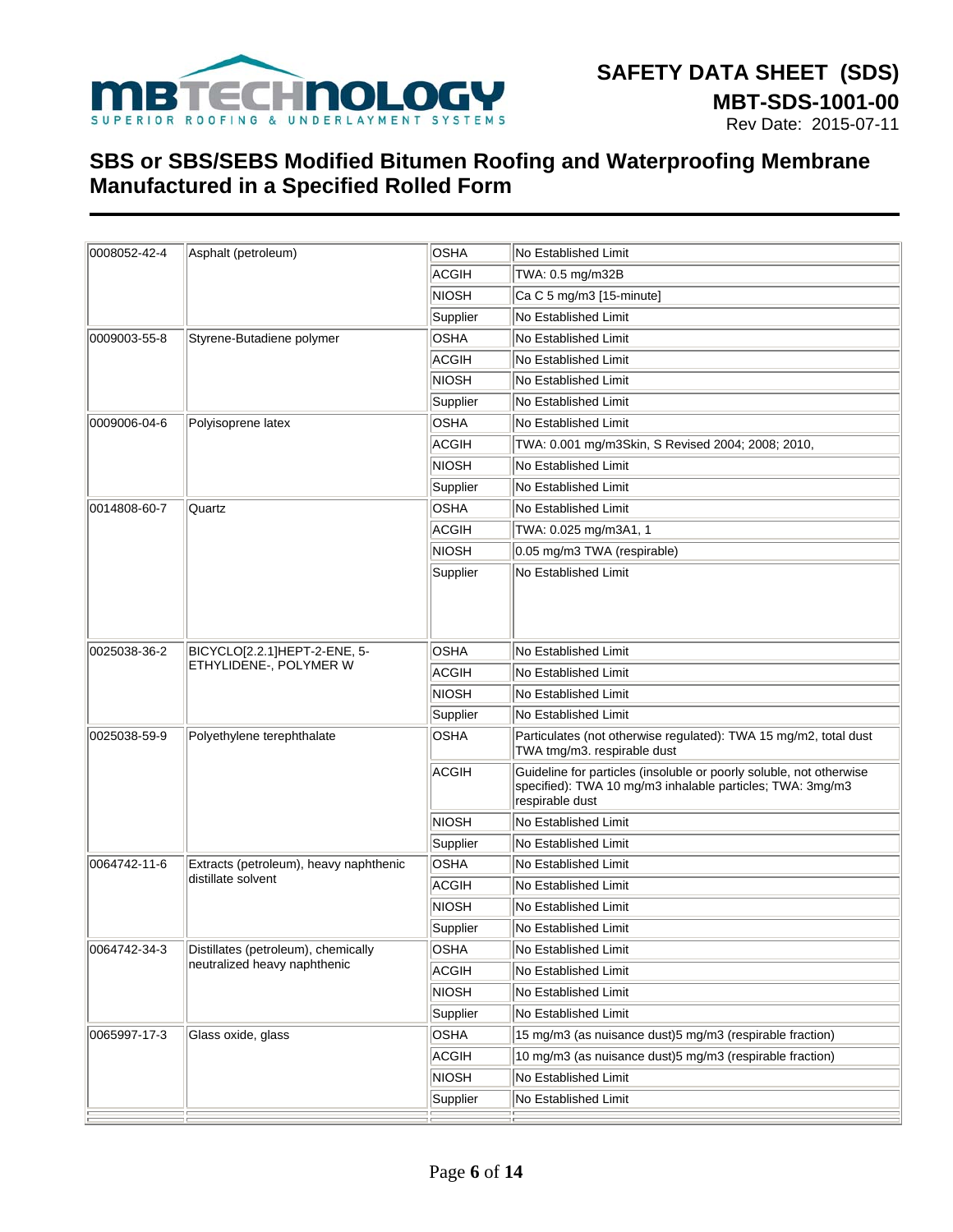

| 0066070-58-4 | BENZENE, ETHENYL-, POLYMER WITH<br>1.3-BUTADIENE. HYD | <b>IOSHA</b>                | <b>No Established Limit</b> |
|--------------|-------------------------------------------------------|-----------------------------|-----------------------------|
|              |                                                       | ACGIH                       | <b>No Established Limit</b> |
|              | <b>NIOSH</b>                                          | <b>No Established Limit</b> |                             |
|              | Supplier                                              | <b>No Established Limit</b> |                             |
| Proprietary  | Dacite Porphyry                                       | <b>OSHA</b>                 | <b>No Established Limit</b> |
|              | ACGIH                                                 | No Established Limit        |                             |
|              | <b>NIOSH</b>                                          | <b>No Established Limit</b> |                             |
|              | Supplier                                              | No Established Limit        |                             |

### **Carcinogen Data**

| CAS No.                                   | Ingredient                   | <b>Source</b> | Value                                                               |  |  |  |  |
|-------------------------------------------|------------------------------|---------------|---------------------------------------------------------------------|--|--|--|--|
| 0001317-65-3<br>Calcium carbonate         |                              | <b>OSHA</b>   | Select Carcinogen: No                                               |  |  |  |  |
|                                           |                              | <b>NTP</b>    | Known: No; Suspected: No                                            |  |  |  |  |
|                                           |                              | <b>IARC</b>   | Group 1: No: Group 2a: No: Group 2b: No: Group 3: No: Group 4: No:  |  |  |  |  |
| 0001333-86-4                              | Carbon black                 | <b>OSHA</b>   | Select Carcinogen: No                                               |  |  |  |  |
|                                           |                              | <b>NTP</b>    | Known: No: Suspected: No                                            |  |  |  |  |
|                                           |                              | <b>IARC</b>   | Group 1: No; Group 2a: No; Group 2b: Yes; Group 3: No; Group 4: No; |  |  |  |  |
| 0007429-90-5                              | Aluminum (AI)                | OSHA          | Select Carcinogen: No                                               |  |  |  |  |
|                                           |                              | <b>NTP</b>    | Known: No; Suspected: No                                            |  |  |  |  |
|                                           |                              | <b>IARC</b>   | Group 1: No; Group 2a: No; Group 2b: No; Group 3: No; Group 4: No;  |  |  |  |  |
| 0007440-50-8                              | Copper                       | <b>OSHA</b>   | Select Carcinogen: No                                               |  |  |  |  |
|                                           |                              | <b>NTP</b>    | Known: No; Suspected: No                                            |  |  |  |  |
|                                           |                              | <b>IARC</b>   | Group 1: No; Group 2a: No; Group 2b: No; Group 3: No; Group 4: No;  |  |  |  |  |
| 0008052-42-4                              | Asphalt (petroleum)          | OSHA          | Select Carcinogen: No                                               |  |  |  |  |
|                                           |                              | <b>NTP</b>    | Known: No; Suspected: No                                            |  |  |  |  |
|                                           |                              | <b>IARC</b>   | Group 1: No; Group 2a: No; Group 2b: Yes; Group 3: No; Group 4: No; |  |  |  |  |
| Styrene-Butadiene polymer<br>0009003-55-8 |                              | OSHA          | Select Carcinogen: No                                               |  |  |  |  |
|                                           |                              | <b>NTP</b>    | Known: No: Suspected: No                                            |  |  |  |  |
|                                           |                              | <b>IARC</b>   | Group 1: No; Group 2a: No; Group 2b: No; Group 3: Yes; Group 4: No; |  |  |  |  |
| 0009006-04-6<br>Polyisoprene latex        |                              | <b>OSHA</b>   | Select Carcinogen: No                                               |  |  |  |  |
|                                           |                              | <b>NTP</b>    | Known: No; Suspected: No                                            |  |  |  |  |
|                                           |                              | <b>IARC</b>   | Group 1: No; Group 2a: No; Group 2b: No; Group 3: No; Group 4: No;  |  |  |  |  |
| 0014808-60-7                              | Quartz                       | <b>OSHA</b>   | Select Carcinogen: No                                               |  |  |  |  |
|                                           |                              | <b>NTP</b>    | Known: Yes; Suspected: No                                           |  |  |  |  |
|                                           |                              | <b>IARC</b>   | Group 1: Yes; Group 2a: No; Group 2b: No; Group 3: No; Group 4: No; |  |  |  |  |
| 0025038-36-2                              | BICYCLO[2.2.1]HEPT-2-ENE, 5- | OSHA          | Select Carcinogen: No                                               |  |  |  |  |
|                                           | ETHYLIDENE-, POLYMER W       | <b>NTP</b>    | Known: No; Suspected: No                                            |  |  |  |  |
|                                           |                              | <b>IARC</b>   | Group 1: No; Group 2a: No; Group 2b: No; Group 3: No; Group 4: No;  |  |  |  |  |
| 0025038-59-9                              | Polyethylene terephthalate   | OSHA          | Select Carcinogen: No                                               |  |  |  |  |
|                                           |                              | <b>NTP</b>    | Known: No: Suspected: No                                            |  |  |  |  |
|                                           |                              | <b>IARC</b>   | Group 1: No: Group 2a: No: Group 2b: No: Group 3: No: Group 4: No:  |  |  |  |  |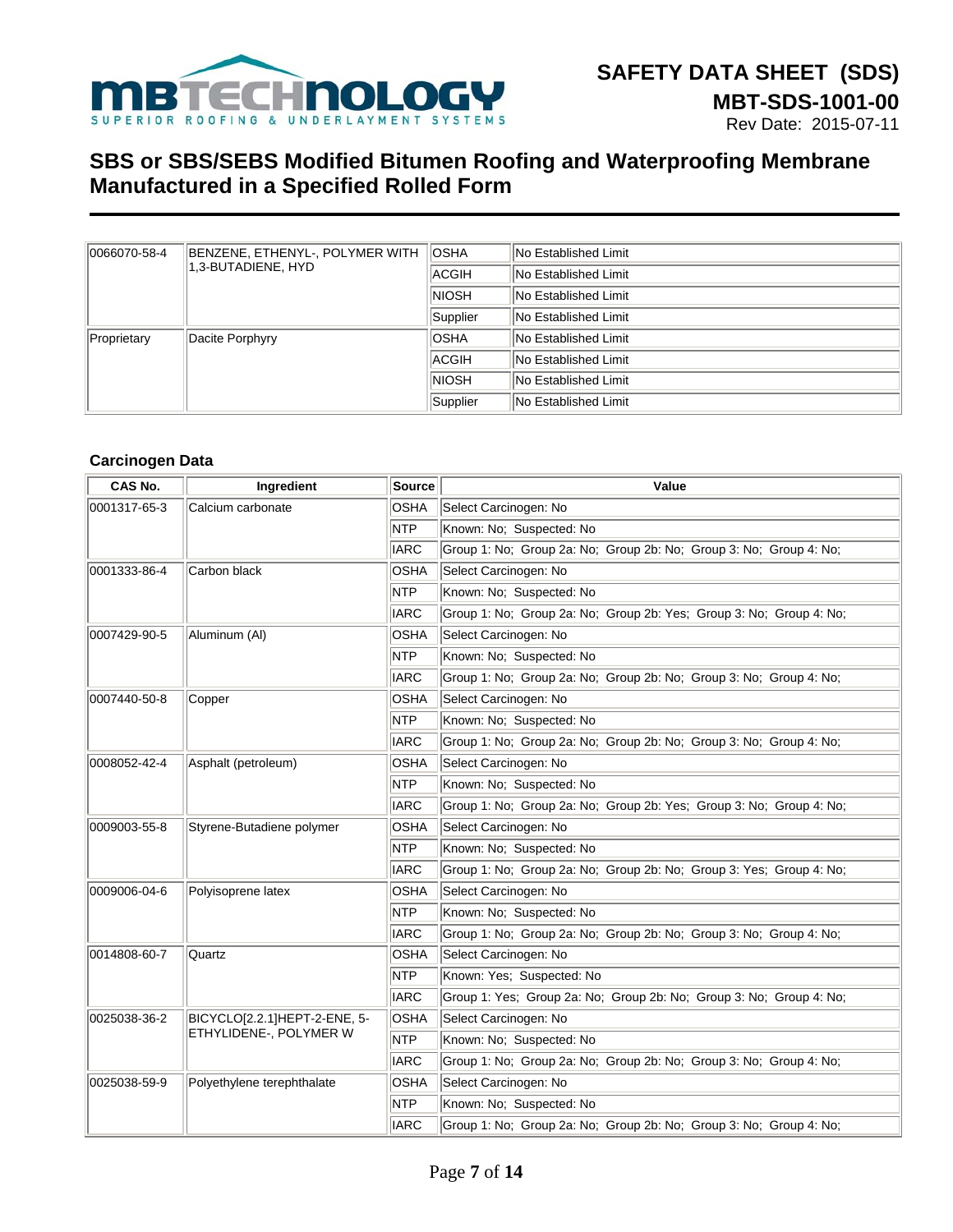

| 0064742-11-6 | Extracts (petroleum), heavy<br>naphthenic distillate solvent | <b>OSHA</b> | Select Carcinogen: No                                              |  |  |
|--------------|--------------------------------------------------------------|-------------|--------------------------------------------------------------------|--|--|
|              |                                                              | <b>NTP</b>  | Known: No; Suspected: No                                           |  |  |
|              |                                                              | <b>IARC</b> | Group 1: No; Group 2a: No; Group 2b: No; Group 3: No; Group 4: No; |  |  |
| 0064742-34-3 | Distillates (petroleum), chemically                          | <b>OSHA</b> | Select Carcinogen: No                                              |  |  |
|              | neutralized heavy naphthenic                                 | <b>NTP</b>  | Known: No; Suspected: No                                           |  |  |
|              |                                                              | <b>IARC</b> | Group 1: No; Group 2a: No; Group 2b: No; Group 3: No; Group 4: No; |  |  |
| 0065997-17-3 | Glass oxide, glass                                           | <b>OSHA</b> | Select Carcinogen: No                                              |  |  |
|              |                                                              | <b>NTP</b>  | Known: No: Suspected: No                                           |  |  |
|              |                                                              | <b>IARC</b> | Group 1: No; Group 2a: No; Group 2b: No; Group 3: No; Group 4: No; |  |  |
| 0066070-58-4 | BENZENE, ETHENYL-, POLYMER OSHA<br>WITH 1,3-BUTADIENE, HYD   |             | Select Carcinogen: No                                              |  |  |
|              |                                                              | <b>NTP</b>  | Known: No: Suspected: No                                           |  |  |
|              |                                                              | <b>IARC</b> | Group 1: No: Group 2a: No: Group 2b: No: Group 3: No: Group 4: No: |  |  |
| Proprietary  | Dacite Porphyry                                              | <b>OSHA</b> | Select Carcinogen: No                                              |  |  |
|              |                                                              | NTP         | Known: No: Suspected: No                                           |  |  |
|              |                                                              | <b>IARC</b> | Group 1: No; Group 2a: No; Group 2b: No; Group 3: No; Group 4: No; |  |  |

| 8.2. Exposure controls      |                                                                                                                                                                                                                                                                                                                                                                                                                                                                                             |
|-----------------------------|---------------------------------------------------------------------------------------------------------------------------------------------------------------------------------------------------------------------------------------------------------------------------------------------------------------------------------------------------------------------------------------------------------------------------------------------------------------------------------------------|
| <b>Respiratory</b>          | Wear a properly fitted NIOSH approved respirator to protect against nuisance dust and/or<br>when there is inadequate ventilation.                                                                                                                                                                                                                                                                                                                                                           |
| <b>Eyes</b>                 | Safety glasses with side shields.                                                                                                                                                                                                                                                                                                                                                                                                                                                           |
| <b>Skin</b>                 | Wear adequate protective clothing (long sleeved shirts and long pants is recommended).<br>Wear safety work shoes. Wear heat resistant gloves.                                                                                                                                                                                                                                                                                                                                               |
| <b>Engineering Controls</b> | Due to product form, exposures to hazardous materials are not expected to occur. Use in a<br>well ventilated area.                                                                                                                                                                                                                                                                                                                                                                          |
| <b>Other Work Practices</b> | Upon application of product, all applicators should be equipped with protective gear for the<br>eyes, hands and arms to prevent asphalt burns. Fire extinguishers should be present when<br>applying material with a torch. Approved respiratory apparatus should be available when<br>ventilation is inadequate. Use good personal hygiene practices. Wash hands before eating,<br>drinking, smoking or using toilet. Promptly remove soiled clothing and wash thoroughly<br>before reuse. |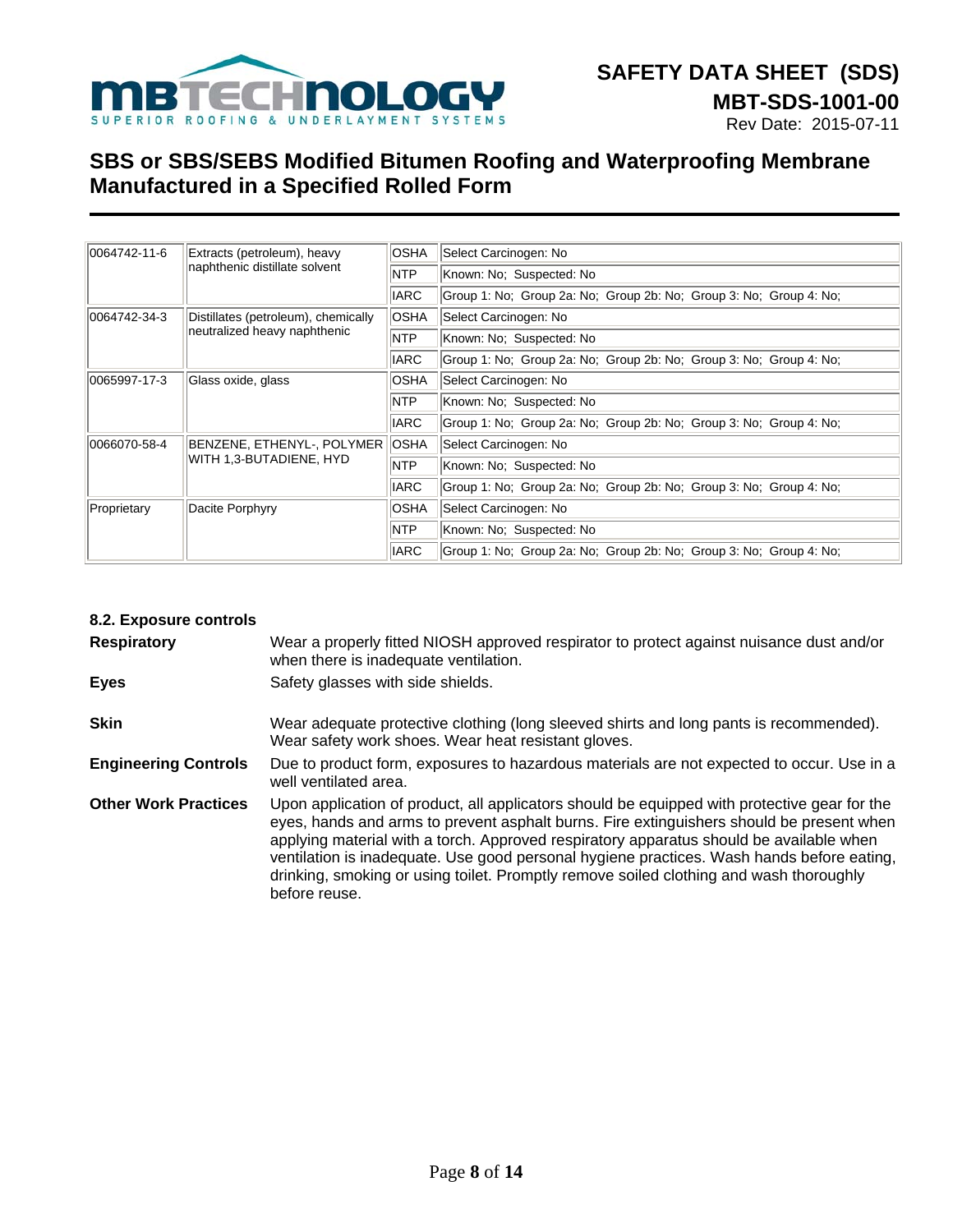

## **9. Physical and Chemical Properties**

| Appearance                                      | Black Solid, With or Without Granules, Metal Foil or PE<br>Film |
|-------------------------------------------------|-----------------------------------------------------------------|
| Odor                                            | Asphalt/Aromatic                                                |
| <b>Odor threshold</b>                           | Not Determined                                                  |
| pH                                              | N/A                                                             |
| Melting point / freezing point                  | Not Determined                                                  |
| Initial boiling point and boiling range         | 650F @ 760 mmHg                                                 |
| <b>Flash Point</b>                              | > 400F (Cleveland Open Cup)                                     |
| Evaporation rate (Ether = $1$ )                 | N/A                                                             |
| <b>Flammability (solid, gas)</b>                | Not Applicable                                                  |
| Upper/lower flammability or explosive limits    | Lower Explosive Limit: Not Measured                             |
|                                                 | <b>Upper Explosive Limit: Not Measured</b>                      |
| Vapor pressure (Pa)                             | $<$ 1 (mmHg @ 20C)                                              |
| <b>Vapor Density</b>                            | N/A                                                             |
| <b>Specific Gravity</b>                         | > 1 (Variable)                                                  |
| <b>Solubility in Water</b>                      | Negligible                                                      |
| Partition coefficient n-octanol/water (Log Kow) | Not Measured                                                    |
| <b>Auto-ignition temperature</b>                | Not Measured                                                    |
| <b>Decomposition temperature</b>                | Not Measured                                                    |
| <b>Viscosity (cSt)</b>                          | N/A                                                             |
| % Volatile (by volume)                          | Not Determined                                                  |
| <b>Molecular Weight</b>                         | Not Determined (Variable)                                       |
| 9.2. Other information                          |                                                                 |
| No other relevant information.                  |                                                                 |

## **10. Stability and Reactivity**

#### **10.1. Reactivity**

Hazardous Polymerization will not occur.

### **10.2. Chemical stability**

Stable under normal circumstances.

#### **10.3. Possibility of hazardous reactions**

No data available.

#### **10.4. Conditions to avoid**

Avoid excessive heat.

#### **10.5. Incompatible materials**

Avoid contact with strong oxidizing agents, strong acids & alkalines, strong basis and organic solvents and greasy substances.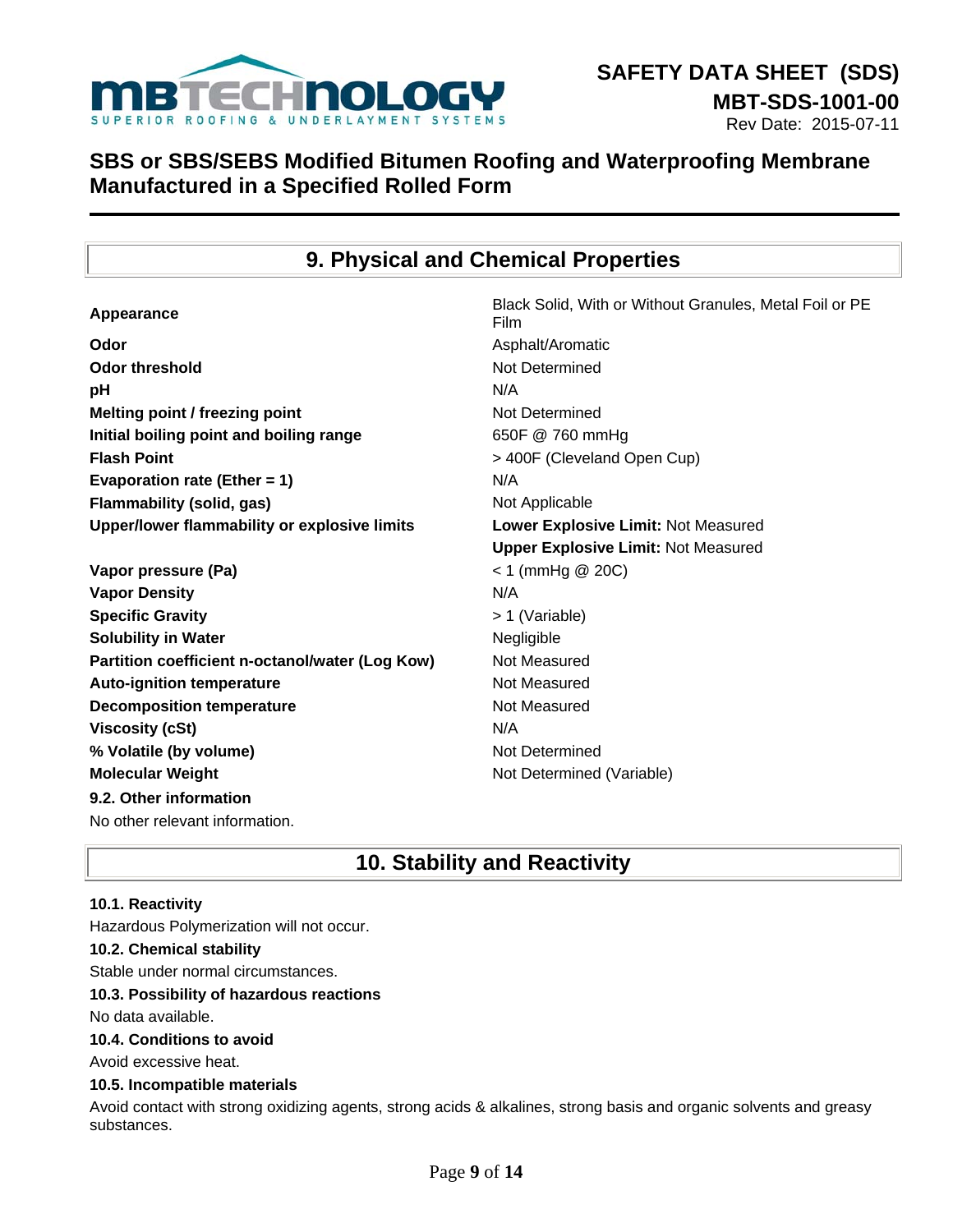

### **10.6. Hazardous decomposition products**

Material does not decompose under normal conditions of use. Upon heating or burning, the material may decompose. The decomposition products from this material are those that would be expected from any organic (carboncontaining) material. These decomposition products may include dense smoke, carbon monoxide, carbon dioxide, oxides of nitrogen, phosphorous and sulfur, carbon particles and hydrocarbons.

## **11. Toxicological Information**

#### **Acute toxicity**

| Ingredient                                                | Oral LD50,<br>mg/kg | Skin LD50.<br>mg/kg | <b>Inhalation</b><br>Vapor LC50,<br>mg/L/4hr | <b>Inhalation</b><br>Dust/Mist LC50,<br>mg/L/4hr | <b>Inhalation</b><br>Gas LC50.<br>ppm |
|-----------------------------------------------------------|---------------------|---------------------|----------------------------------------------|--------------------------------------------------|---------------------------------------|
| Asphalt (petroleum) - (8052-42-4)                         | No data             | No data             | No data                                      | No data                                          | No data                               |
|                                                           | available           | available           | available                                    | available                                        | available                             |
| Calcium carbonate - (1317-65-3)                           | No data             | No data             | No data                                      | No data                                          | No data                               |
|                                                           | available           | available           | available                                    | available                                        | available                             |
| Dacite Porphyry - (Proprietary)                           | No data             | No data             | No data                                      | No data                                          | No data                               |
|                                                           | available           | available           | available                                    | available                                        | available                             |
| Quartz - (14808-60-7)                                     | No data             | No data             | No data                                      | No data                                          | No data                               |
|                                                           | available           | available           | available                                    | available                                        | available                             |
| Copper - (7440-50-8)                                      | 2,500.00, Rat -     | >2,000.00, Rat -    | No data                                      | 5.11, Rat -                                      | No data                               |
|                                                           | Category: 5         | Category: 5         | available                                    | Category: NA                                     | available                             |
| Styrene-Butadiene polymer - (9003-55-8)                   | No data             | No data             | No data                                      | No data                                          | No data                               |
|                                                           | available           | available           | available                                    | available                                        | available                             |
| Glass oxide, glass - (65997-17-3)                         | No data             | No data             | No data                                      | No data                                          | No data                               |
|                                                           | available           | available           | available                                    | available                                        | available                             |
| BENZENE, ETHENYL-, POLYMER WITH 1,3-                      | No data             | No data             | No data                                      | No data                                          | No data                               |
| BUTADIENE, HYD - (66070-58-4)                             | available           | available           | available                                    | available                                        | available                             |
| Extracts (petroleum), heavy naphthenic distillate solvent | No data             | No data             | No data                                      | No data                                          | No data                               |
| $-(64742-11-6)$                                           | available           | available           | available                                    | available                                        | available                             |
| Distillates (petroleum), chemically neutralized heavy     | No data             | No data             | No data                                      | No data                                          | No data                               |
| naphthenic - (64742-34-3)                                 | available           | available           | available                                    | available                                        | available                             |
| Polyethylene terephthalate - (25038-59-9)                 | No data             | No data             | No data                                      | No data                                          | No data                               |
|                                                           | available           | available           | available                                    | available                                        | available                             |
| Aluminum (Al) - (7429-90-5)                               | No data             | No data             | No data                                      | No data                                          | No data                               |
|                                                           | available           | available           | available                                    | available                                        | available                             |
| BICYCLOI2.2.1]HEPT-2-ENE, 5-ETHYLIDENE-,                  | No data             | No data             | No data                                      | No data                                          | No data                               |
| POLYMER W - (25038-36-2)                                  | available           | available           | available                                    | available                                        | available                             |
| Carbon black - (1333-86-4)                                | 8.000.00, Rat -     | No data             | No data                                      | No data                                          | No data                               |
|                                                           | Category: NA        | available           | available                                    | available                                        | available                             |
| Polyisoprene latex - (9006-04-6)                          | No data             | No data             | No data                                      | No data                                          | No data                               |
|                                                           | available           | available           | available                                    | available                                        | available                             |

Note: When no route specific LD50 data is available for an acute toxin, the converted acute toxicity point estimate was used in the calculation of the product's ATE (Acute Toxicity Estimate).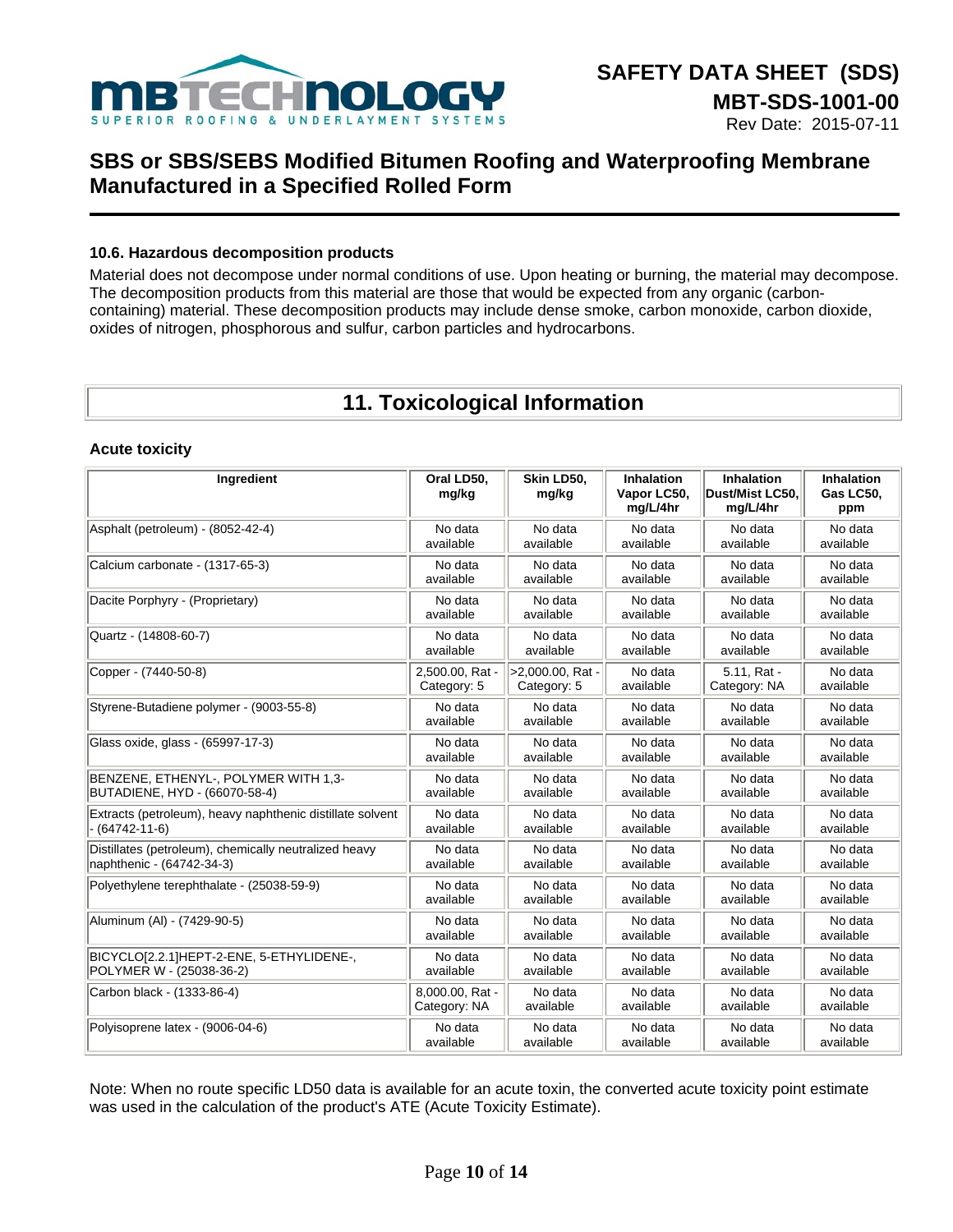

| <b>Classification</b>         | Category | <b>Hazard Description</b>                                                     |
|-------------------------------|----------|-------------------------------------------------------------------------------|
| Acute toxicity (oral)         |          | Not Applicable                                                                |
| Acute toxicity (dermal)       |          | Not Applicable                                                                |
| Acute toxicity (inhalation)   |          | Not Applicable                                                                |
| Skin corrosion/irritation     |          | Not Applicable                                                                |
| Serious eye damage/irritation |          | Not Applicable                                                                |
| Respiratory sensitization     |          | May cause allergy or asthma symptoms of breathing<br>difficulties if inhaled. |
| Skin sensitization            |          | May cause an allergic skin reaction.                                          |
| Germ cell mutagenicity        |          | Not Applicable                                                                |
| Carcinogenicity               | 1A       | May cause cancer.                                                             |
| Reproductive toxicity         |          | Not Applicable                                                                |
| STOT-single exposure          |          | Not Applicable                                                                |
| STOT-repeated exposure        | 2        | May cause damage to organs through prolonged or<br>repeated exposure.         |
| Aspiration hazard             |          | Not Applicable                                                                |

# **12. Ecological Information**

### **12.1. Toxicity**

The preparation has been assessed following the conventional method of the Dangerous Preparations Directive 1999/45/EC and GHS and is not classified as dangerous for the environment, but contains substance(s) dangerous for the environment. See section 3 for details

### **Aquatic Ecotoxicity**

| Ingredient                                                                  | 96 hr LC50 fish,<br>mg/l       | 48 hr EC50 crustacea,<br>mg/l | ErC50 algae,<br>mg/l                              |
|-----------------------------------------------------------------------------|--------------------------------|-------------------------------|---------------------------------------------------|
| Asphalt (petroleum) - (8052-42-4)                                           | Not Available                  | Not Available                 | Not Available                                     |
| Calcium carbonate - (1317-65-3)                                             | Not Available                  | Not Available                 | Not Available                                     |
| Dacite Porphyry - (Proprietary)                                             | Not Available                  | Not Available                 | Not Available                                     |
| Quartz - (14808-60-7)                                                       | Not Available                  | Not Available                 | Not Available                                     |
| Copper - (7440-50-8)                                                        | 0.0103, Pimephales<br>promelas | 0.0025, Daphnia magna         | 0.018 (72 hr), Pseudokirchneriella<br>subcapitata |
| Styrene-Butadiene polymer - (9003-55-8)                                     | Not Available                  | Not Available                 | Not Available                                     |
| Glass oxide, glass - (65997-17-3)                                           | Not Available                  | Not Available                 | Not Available                                     |
| BENZENE, ETHENYL-, POLYMER WITH 1,3-<br>BUTADIENE, HYD - (66070-58-4)       | Not Available                  | Not Available                 | Not Available                                     |
| Extracts (petroleum), heavy naphthenic distillate<br>solvent - (64742-11-6) | Not Available                  | Not Available                 | Not Available                                     |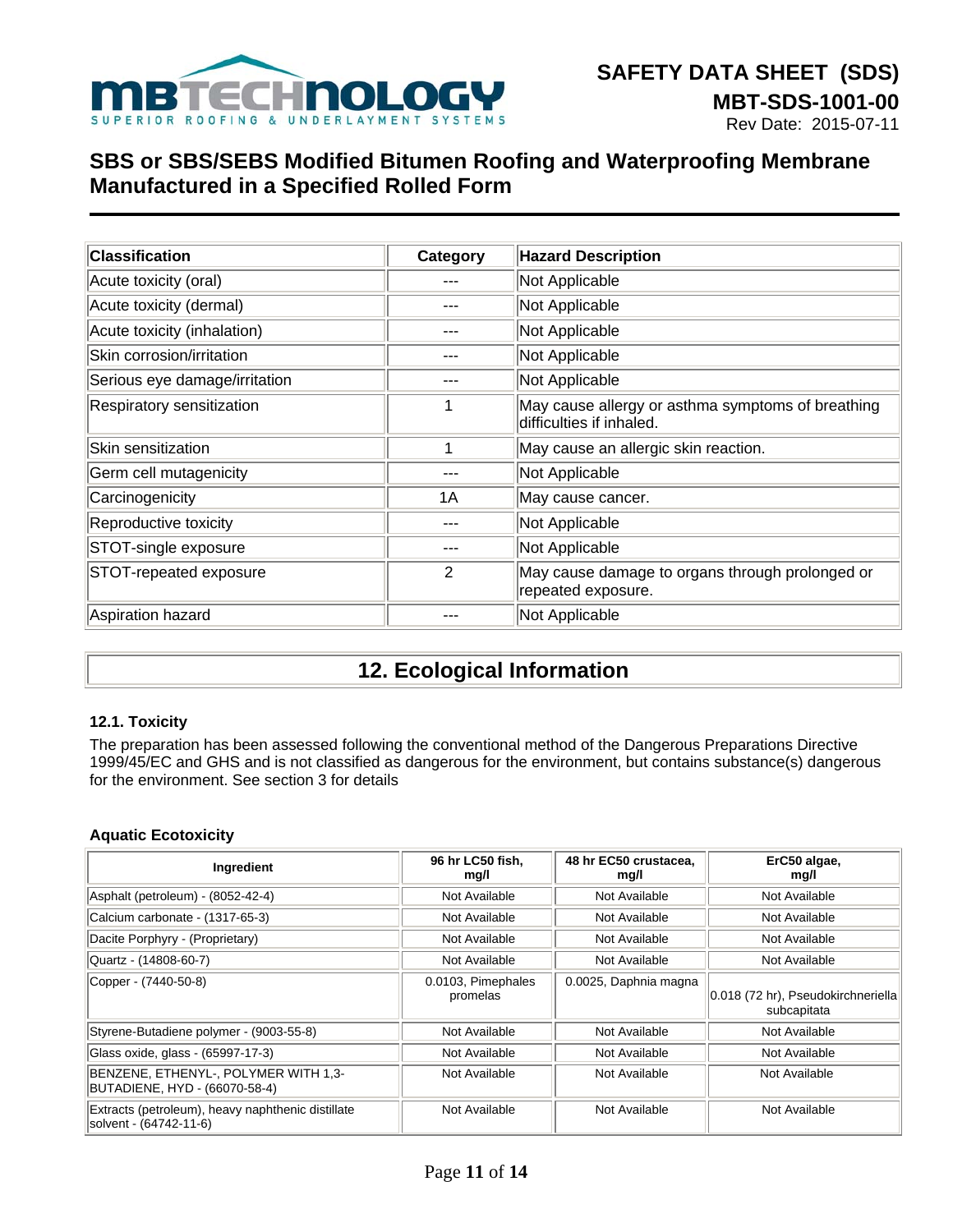

| Distillates (petroleum), chemically neutralized heavy<br>naphthenic - (64742-34-3) | Not Available         | Not Available              | Not Available                                 |
|------------------------------------------------------------------------------------|-----------------------|----------------------------|-----------------------------------------------|
| Polyethylene terephthalate - (25038-59-9)                                          | Not Available         | Not Available              | Not Available                                 |
| Aluminum (Al) - (7429-90-5)                                                        | Not Available         | Not Available              | Not Available                                 |
| BICYCLO[2.2.1]HEPT-2-ENE, 5-ETHYLIDENE-,<br>POLYMER W - (25038-36-2)               | Not Available         | Not Available              | Not Available                                 |
| Carbon black - (1333-86-4)                                                         | 1,000.00, Danio rerio | 5,600.00, Daphnia<br>magna | 10,000.00 (72 hr), Scenedesmus<br>subspicatus |
| Polyisoprene latex - (9006-04-6)                                                   | Not Available         | Not Available              | Not Available                                 |

#### **12.2. Persistence and degradability**

There is no data available on the preparation itself.

#### **12.3. Bioaccumulative potential**

Not Measured

### **12.4. Mobility in soil**

No data available.

### **12.5. Results of PBT and vPvB assessment**

This product contains no PBT/vPvB chemicals.

#### **12.6. Other adverse effects**

No data available.

## **13. Disposal Considerations**

#### **13.1. Waste treatment methods**

Observe all federal, state and local regulations when disposing of this substance.

## **14. Transport Information**

|                                     | <b>DOT (Domestic Surface)</b><br><b>Transportation)</b> | <b>IMO / IMDG (Ocean</b><br><b>Transportation)</b>              | <b>ICAO/IATA</b>          |
|-------------------------------------|---------------------------------------------------------|-----------------------------------------------------------------|---------------------------|
| 14.1. UN number                     | Not Applicable                                          | Not Regulated                                                   | Not Regulated             |
| 14.2. UN proper shipping<br>name    | Not Regulated                                           | Not Regulated                                                   | Not Regulated             |
| 14.3. Transport hazard<br>class(es) | <b>DOT Hazard Class: Not</b><br>Applicable              | <b>IMDG:</b> Not Applicable<br><b>Sub Class: Not Applicable</b> | Air Class: Not Applicable |
| 14.4. Packing group                 | Not Applicable                                          | Not Applicable                                                  | Not Applicable            |
| 14.5. Environmental hazards         |                                                         |                                                                 |                           |
| <b>IMDG</b>                         | Marine Pollutant: No                                    |                                                                 |                           |
| 14.6. Special precautions for user  |                                                         |                                                                 |                           |
|                                     | No further information                                  |                                                                 |                           |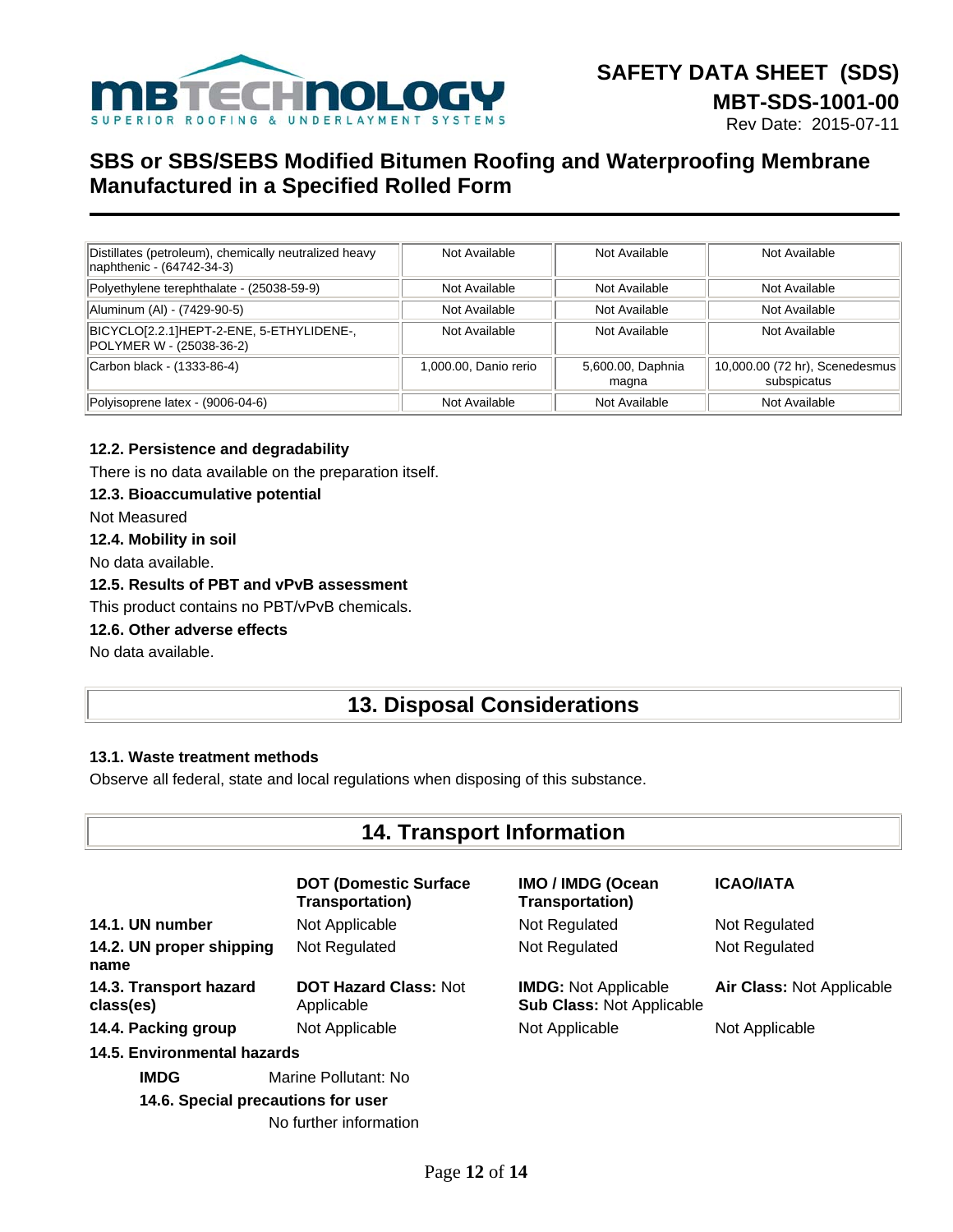

| 15. Regulatory Information                          |                                                                                                                      |  |
|-----------------------------------------------------|----------------------------------------------------------------------------------------------------------------------|--|
|                                                     |                                                                                                                      |  |
| <b>Regulatory Overview</b>                          | The regulatory data in Section 15 is not intended to be all-inclusive, only selected<br>regulations are represented. |  |
| <b>Toxic Substance</b><br><b>Control Act (TSCA)</b> | All components of this material are either listed or exempt from listing on the TSCA<br>Inventory.                   |  |
| <b>WHMIS Classification</b>                         | D <sub>2</sub> A                                                                                                     |  |
| <b>US EPA Tier II Hazards</b>                       | Fire: No                                                                                                             |  |
|                                                     | <b>Sudden Release of Pressure: No</b>                                                                                |  |
|                                                     | Reactive: No                                                                                                         |  |
|                                                     | Immediate (Acute): Yes                                                                                               |  |
|                                                     | Delayed (Chronic): Yes                                                                                               |  |
| EPCRA 311/312 Chemicals and RQs (lbs):              |                                                                                                                      |  |
| (5,000.00)<br>Copper                                |                                                                                                                      |  |
| <b>EPCRA 302 Extremely Hazardous:</b>               | To the best of our knowledge, there are no chemicals at levels which require reporting under this statute.           |  |
| <b>EPCRA 313 Toxic Chemicals:</b>                   |                                                                                                                      |  |
| Aluminum (Al)                                       |                                                                                                                      |  |
| Chrome oxide                                        |                                                                                                                      |  |
| Copper                                              |                                                                                                                      |  |
| Proposition 65 - Carcinogens (>0.0%):               |                                                                                                                      |  |
| Carbon black                                        |                                                                                                                      |  |
| Chrome oxide                                        |                                                                                                                      |  |
| Quartz                                              |                                                                                                                      |  |
|                                                     | Proposition 65 - Developmental Toxins (>0.0%):                                                                       |  |
| Chrome oxide                                        |                                                                                                                      |  |
| Proposition 65 - Female Repro Toxins (>0.0%):       |                                                                                                                      |  |
| Chrome oxide                                        |                                                                                                                      |  |
| Proposition 65 - Male Repro Toxins (>0.0%):         |                                                                                                                      |  |
| Chrome oxide                                        |                                                                                                                      |  |
| New Jersey RTK Substances (>1%):                    |                                                                                                                      |  |
| Aluminum (Al)                                       |                                                                                                                      |  |
| Asphalt (petroleum)                                 |                                                                                                                      |  |
| Carbon black                                        |                                                                                                                      |  |
| Copper                                              |                                                                                                                      |  |
| Calcium carbonate                                   |                                                                                                                      |  |
| Quartz                                              |                                                                                                                      |  |
|                                                     |                                                                                                                      |  |